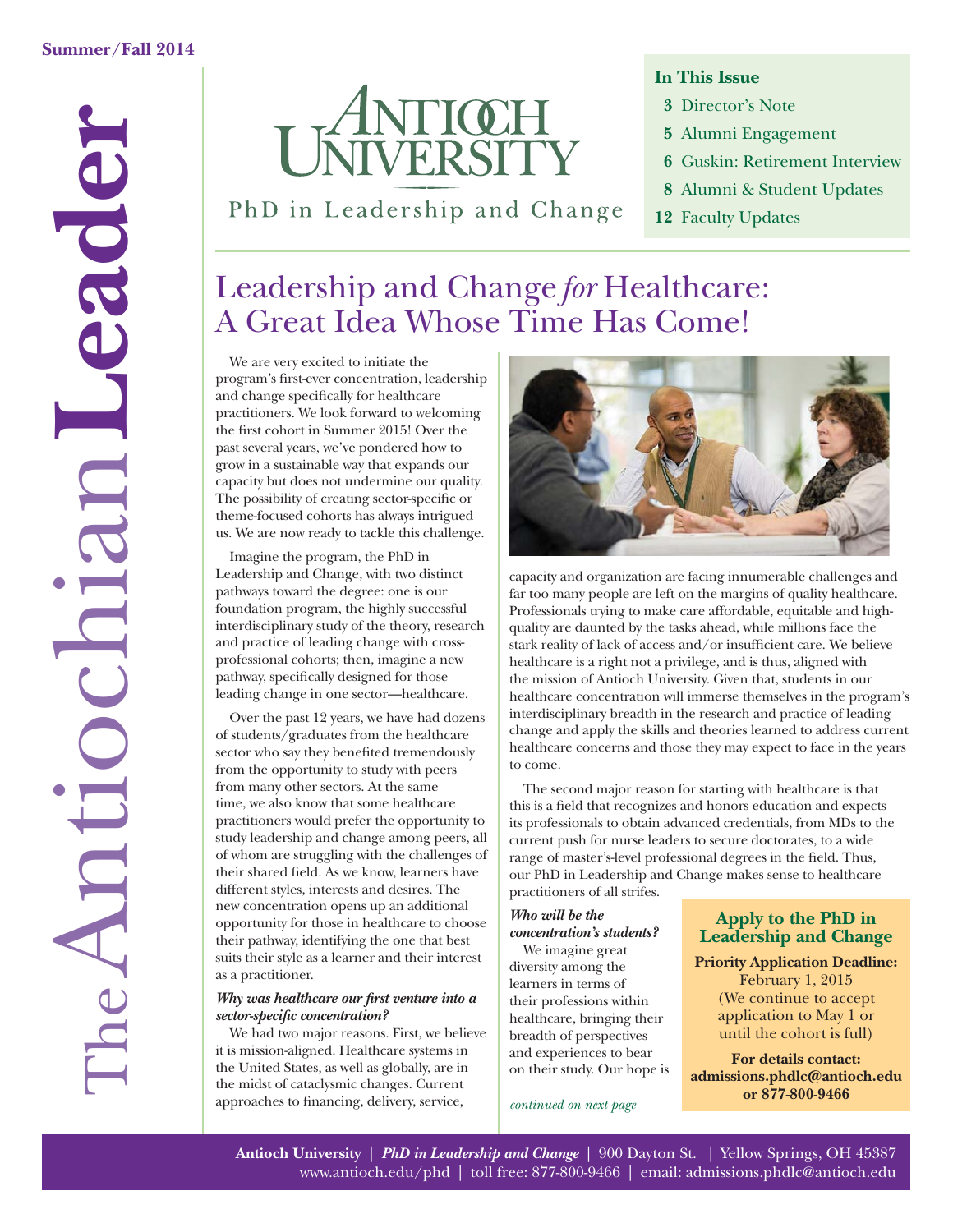### The Antiochian **Leader** Summer/Fall 2014

# Leadership and Change for Healthcare: A Great Idea Whose Time Has Come! *continued from page 1*

that over time the program will draw physician leaders, nurse leaders, hospital administrators, directors of educational programs, healthcare advocates, and those who work with issues of health and wellness in diverse communities. The healthcare system demands this diversity of vision and responsibility to solve its most pressing challenges.

#### *How does the concentration differ from the foundation program?*

In terms of the curriculum, first and foremost, this is still the PhD in Leadership and Change—it is not a PhD in Healthcare Administration. This means the curriculum highlights the theory, research and practice of leading change, rather than the management of human and financial resources prevalent within traditional doctorates in healthcare administration. Our distinctive interdisciplinary study of leading change will remain. The biggest difference is that peer discussions will have added depth in and from the field because all cohort members will come from the healthcare sector. In applying our interdisciplinary study to the healthcare field, students will address such topics as relationship-centered care, community access, education and advocacy, socially responsible and ethical decision making, and values-based change strategies in environments of high complexity.

In addition to the nature of the sectorspecific cohort, there are a few other variations from the current foundation pathway. Given the well-recognized importance of inter-professional collaboration in the healthcare field, an emphasis will be placed on 'team' learning, including cohortbased learning achievements. Extensive virtual learning activities between residencies will also occur within a redesigned proseminar. In order to do this, movement through the program will be more cohort-paced than individually paced, as is the case in the foundation program. This opens up yet another consideration for learners in terms of which pathway best suits their style and interests, one for those more interested in more individual freedom of pacing and one for those more desirous of collective study.

Another variation is the nature and location of the residencies. Because of the small cohort size, there will be three residencies a year for the first three years. All residencies will be held at the campus of Antioch University Midwest with two exceptions: the final

third-year residency will be held at Antioch University Santa Barbara, and the second year will include a week-long residency held internationally. This provides the opportunity for students to meet with peer professionals working in another country's healthcare system, learn similarities and differences, and explore lessons that may inform one's practice in the U.S. The week-long residency will be the venue for the cohort's international case study, which represents another variation from the foundation program's individual case studies.

Among the other variations, not all core faculty will be present at every residency, as is the case with the foundation program. The small healthcare residencies provide better opportunities to bring in field experts, virtually or face-to-face, to explore sectorspecific challenges.

We are excited about this new adventure. We hope you are too!

More information regarding the program can be found **[here](http://www.antioch.edu/phd/healthcare/)**.



*The program proudly welcomes Cohort 14!!!*

# **Cohort 14 Demographic Profile**

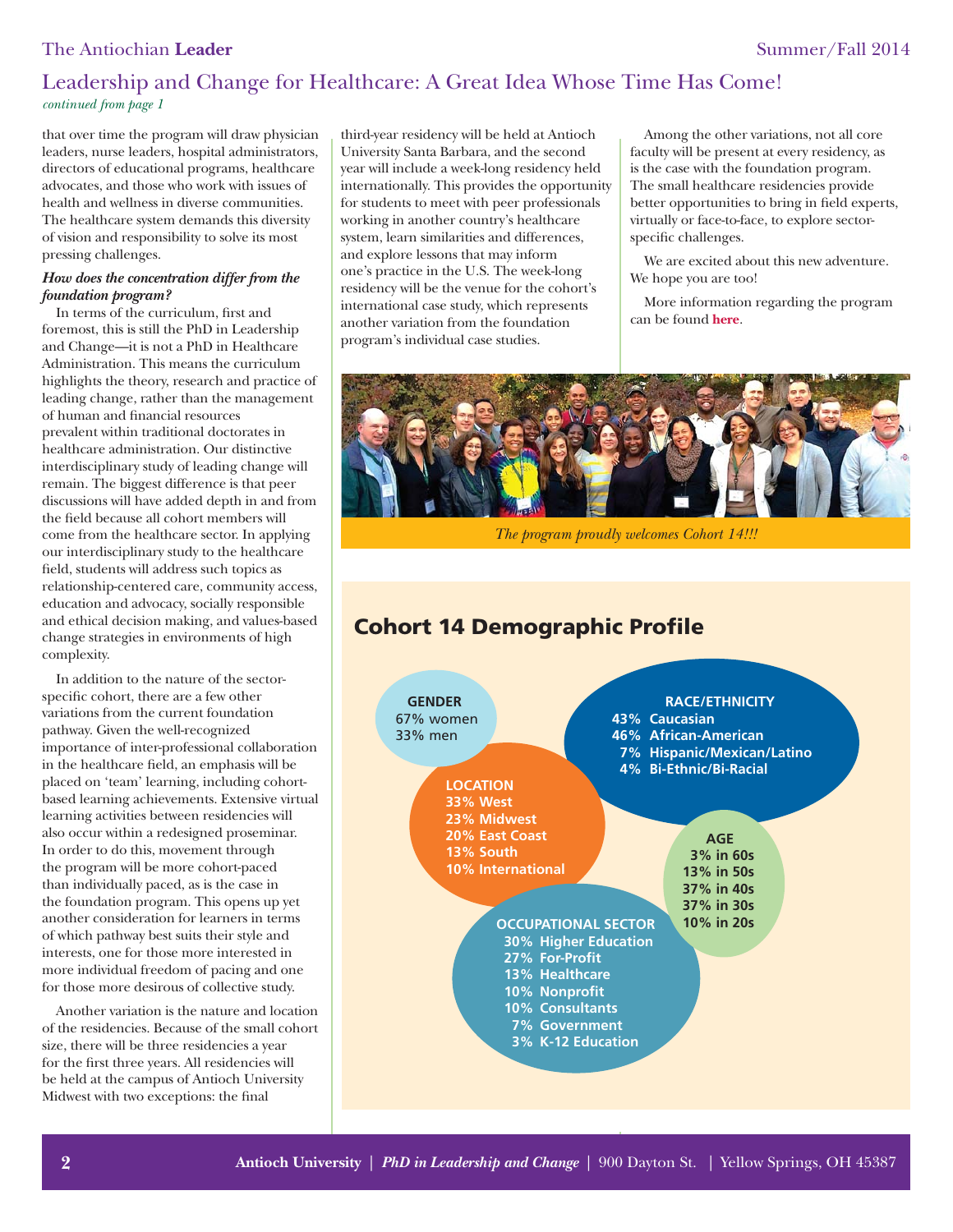### PhD in Leadership and Change The Antiochian Leader

# **Director's Note**



Looking back at the year's start, the Yellow Springs residency was busy, positive and productive. Thirty new students entered with Cohort 14 (p. 2), and they quickly bonded as the newest members of

our learning community. This bonding only increased at the Keene residency in October.

The Yellow Springs residency was capped by our first-ever annual alumni renewal day, held right after commencement, which was quite a success. Cohorts 1 to 11 were represented and we had a thoughtful conversation about alumni engagement in our lifelong learning community! Some of the ideas that we discussed include more webinars and workshops for alumni. We are also planning an international residency for alumni on leading change (p. 5) featuring current thinking in leadership and change scholarship, faculty presentations, alumni presentations, professional networking and lots of fun. Our alumni also told us they want to have access to current program dissertations, and much more so stay tuned.

Related to alumni engagement, I also want to recognize the incredible culture of giving that is developing among our graduates. As you will see in this newsletter (p. 5), over 35% of our alumni are now donors to the program's scholarship fund, and several have made multi-year pledges. I thank each and every one of you for your generous contributions.

We're not resting on our laurels. After several years of discussion, as noted in the centerpiece article of this issue, we're extremely excited to announce the start of the very first PhD in Leadership and Change concentration, for those leading change in healthcare. The first healthcare cohort is scheduled to join in Summer 2015. Inquiries are already coming in and we're planning the first year's residencies with great anticipation!

We have also begun the search for the program's next core faculty members. There seems to be lots of interest and we received well over 360 applications already. I am pleased that two alumni, Drs. Froswa Booker-Drew (national community engagement director at World Vision, US Programs) and Kiko Suarez (vice president of communications and innovations at Lumina Foundation), both accepted our invitation to join the search committee and ensure that the student voice is represented in our deliberations.

Finally, with all these new beginnings we also have had some endings. Dr. Carolyn Kenny, professor of Human Development and Indigenous Studies, retired from the program this past year and we were able to celebrate her departure at the Yellow Springs residency in wonderful ways. Our beloved Jane Garrison, residency coordinator, also retired this year after three decades at Antioch University. Her caring approach to serving students and faculty was so special. We will miss her even as we welcome Margaret Morgan to her new role in this position!

It is with mixed emotions that I want to let you know that distinguished university professor of higher education, Dr. Al Guskin, will be retiring at the end of this current academic year. Dr. Guskin has been at Antioch for 30 years, and has been a creative visionary as president, as chancellor, and as core faculty. There will be lots of ways to connect and celebrate his contributions this year, starting with the "Retirement, Reflection, Receptions" tour as we travel the country to all the residencies this year (p. 7). Here, too, stay tuned....much more to come.

With that, I hope you enjoy the newsletter and stay in touch.

> Laurien Alexandre lalexandre@antioch.edu



*Program staff honor Jane Garrison's 30-year tenure at Antioch University!*

# **Connect in an informational webinar for prospective students!**

December 2, 2014 (Full) December 11, 2014 (Full) January 16, 2015 February 4, 2015 February 19, 2015 March 3, 2015 March 30, 2015 April 8, 2015 April 17, 2015 April 23, 2015

For details and to confirm your attendance contact: **admissions.phdlc@antioch.edu or 877-800-9466**

# **Visit and engage with our learning community!**

RSVP to admissions.phdlc@antioch.edu for details and to reserve your attendance!

> Seattle, Washington January 24, 2015

San Francisco, California February 10, 2015

Los Angeles, California March 21, 2015

Santa Barbara, California May 16, 2015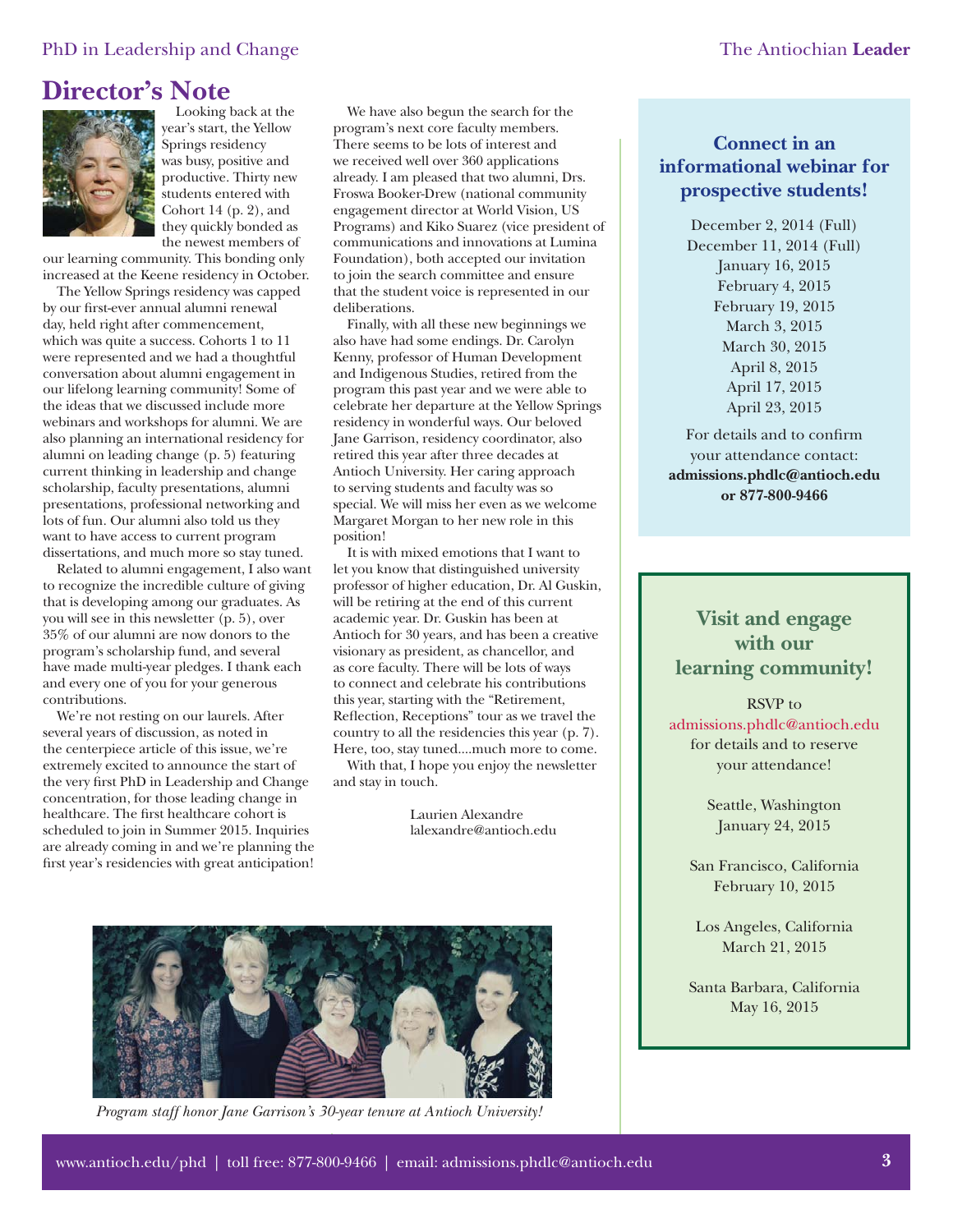### The Antiochian **Leader** Summer/Fall 2014

### **Recruitment and Outreach Tour**

Our 2014 outreach/engagement tour was a huge success! We have made wonderful connections in Atlanta, Denver, Boston, and Houston! Each stop included an inquiry recruitment session for individuals interested in the program as well as separate student/alumni events in each city to connect and have some fun. Plans are in the works for our 2015 outreach tour and suggestions for stops along the way are welcome! Email admissions.phdlc@antioch.edu with ideas!



*Celebrating Denverbased students and alumni in October.*

> *Reconnecting with our vibrant learning community members in Atlanta in September!*



# **Around Antioch University**

The **Antioch University Los Angeles** Bridge program, which offers free college courses in the humanities to adult students living on a low income, is now offering classes at a third location in Long Beach, California. Learn more about AUL[A here.](http://www.antiochla.edu/)

**Antioch University Midwest** students launched a Toastmasters Chapter in Yellow Springs with the acknowledgement that effective communication is essential to success in the classroom and their careers. Learn more about AU[M here.](http://midwest.antioch.edu/)

**Antioch University New England** turns 50 this year and is planning a celebration that will recognize its past, embrace its mission, reconnect old friends, and leave a new legacy through a community service project. Learn more about AUN[E here.](http://www.antiochne.edu/)

**Antioch University Santa Barbara** is proud to announce its participation in the [Yellow Ribbon GI Bill Education Enhancement](http://www.antiochsb.edu/financial-aid/types-of-aid/yellowribbon/)  Program, also known as the Yellow Ribbon Program, an initiative established by the Post-9/11 Veterans Educational Assistance Act of 2008. Learn more about AUS[B here.](http://www.antiochsb.edu/)

Antioch University Seattle faculty, staff, students and alumni recently gathered for a convocation celebration and service to the community. Learn more about AU[S here.](http://www.antiochseattle.edu/)

The PhD in Leadership and Change program supports the fight against global warming by offsetting the climate impact of all work-related air travel by program faculty and staff through annual donations that support projects involving renewable energy, energy efficiency, and reforestation.

Antioch University is fully accredited by the North Central Association of Colleges and Schools (NCA). The PhD in Leadership and Change program obtained full and permanent approval from the Ohio Board of Regents in Summer 2005.

#### **Antioch University's Mission**

Antioch University provides learner-centered education to empower students with the knowledge and skills to lead meaningful lives and to advance social, economic, and environmental justice.

*To learn more about our multi-campus system visit: www.antioch.edu*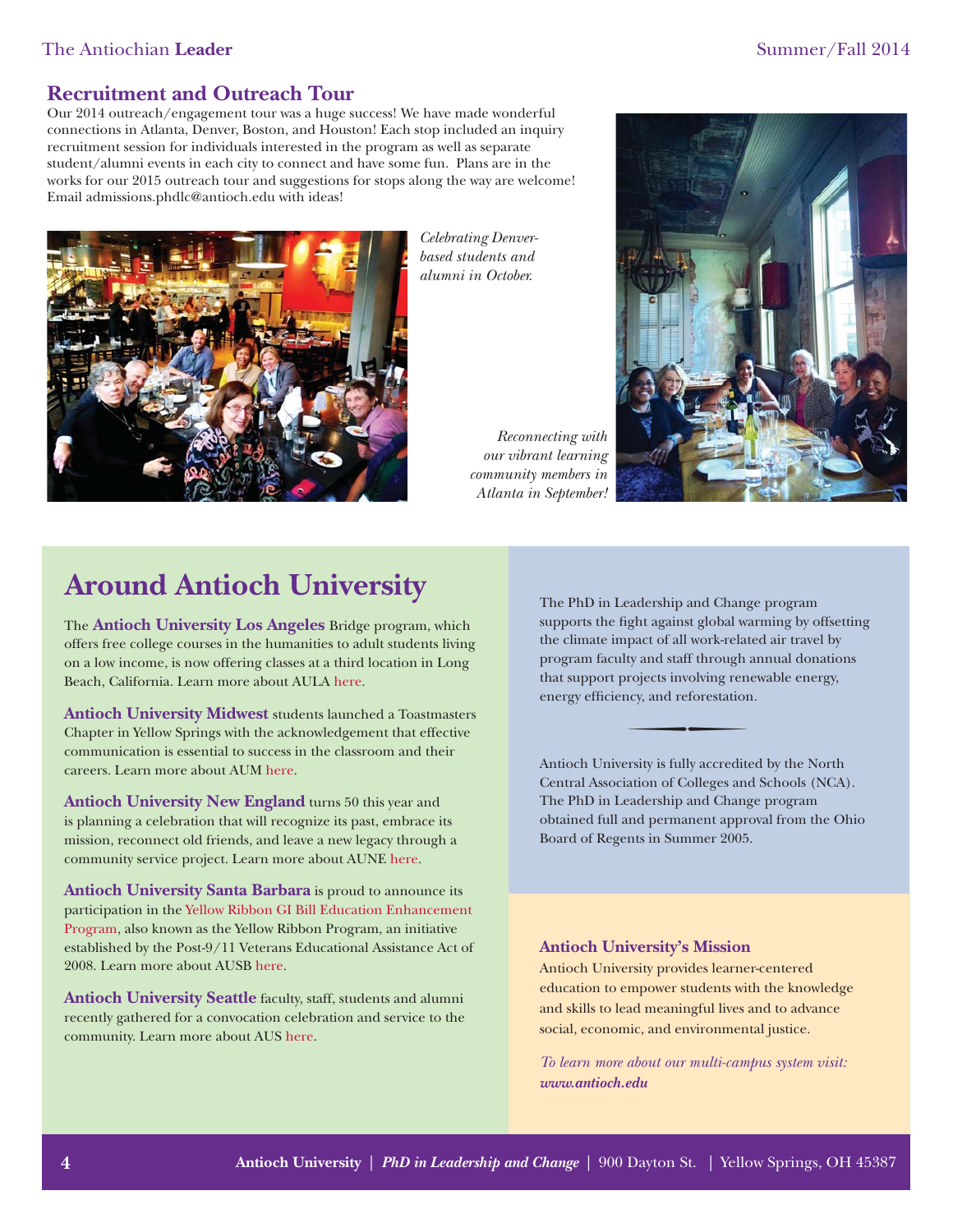# **Alumni Engagement in Wonderful Ways**

We now have 151 alumni and for the first time we have reached the tipping point where we have more alumni than current students. Wow! With this still small but growing group we have the opportunity to imagine and build a lifelong learning community in which alumni are fully engaged members of the program. We are beginning to get glimpses of what this engagement looks like, highlighted on this page. Recognizing such engagement will become a regular feature of all future newsletters!

# Engagement Through Giving

One important way for alumni to engage with the program is to help make it sustainable for years to come. Our alumni recognize the importance of supporting future students who will follow in their footsteps as change agents making an impact in their organizations and communities. The response from alumni has been overwhelming. We are proud, we are grateful, and we are humbled once again by our vibrant and generous learning community! Thank you!!!

#### **Multi-year Pledges**

Annette Cohen Wayne Curtis Cheryl Jordan Lisa Kreeger Mark Light Mark Moir Anthony Scriffignano

#### **Annual Gifts in 2013–14**

Tokz Awoshakin Carole Bergeron Beth Birmingham Stephen Bauman Shelley Chapman Mia Cole Sean Creighton Leslie Etienne Deborah Fredericks Roger Fuller Karen Geiger Karen Gilliam Luane Haggerty Robbie Hertneky Joye Jepson Julie Johnson Susan McKevitt Kara Malenfant Martha Miser Charlotte Moats-Gallagher Dorothy Milligan Naomi Nightingale J.R. Ransom Janet Rechtman Nicole Roades Randy Roberts Marilyn Shea M.E. Steele-Pierce Harriet Schwartz Beth Valicenti Wayne Walters Debi Witte

# Engagement Through Networking

Our alumni represent an extraordinary group of change agents, activists and leaders who are well connected with organizations and communities nationally and internationally. It is through these connections that alumni can facilitate opportunities for program consulting and partnerships. Following are two such efforts we would like to highlight, give thanks for, and encourage others to consider if they have similar opportunities.

Through Dr. Cyndi Schaeffer (Cohort 7), interim chief of staff for the Department of Public Health at King County, a connection was made for the PhD in Leadership and Change program, specifically for Drs. Elizabeth Holloway and Mitch Kusy, to offer an allday workshop regarding toxic workplaces for over 100 King County, Washington, employees.

We also had the amazing opportunity to hold a similar workshop in Texas, thanks Dr. Ronnie Haggerty (Cohort 5), who is associate vice president of community relations at the United Way of Greater Houston.

These are wonderful opportunities to bring our message to wider audiences, to partner with organizations that are leading change, and to hopefully get our name in front of individuals who might be interested in securing their doctorates or seeking consultation for workshops for their organization!

# **Consider making a tax-deductible donation of the PhDLC Scholarship Fund**

The PhDLC Program is proud to offer the Guskin Scholarship Fund, which provides tuition scholarship to 10 incoming students and 10 continuing students each year.

Please consider making a gift to the Fund [at Antioch.edu/phd](www.antioch.edu/phd) or contact Laurien directly.



*Drs. Holloway and Kusy share expertise in navigating toxic workplaces for the King County employees.*

# *Save the Date!* **Barcelona October 2015**

The PhDLC will be holding a special 2-day symposium designed for alumni (and their families) in Barcelona immediately following the annual conference of the International Leadership Association. The symposium will include special guest speakers, faculty and alumni presentations, and networking opportunities. Plan to rejoin your doctoral learning community in a stimulating set of discussions, readings, conversations, reflections...and of course, plan to have fun!

*More information coming!*

Please email Laurien if interested and for more details; **lalexandre@antioch.edu**

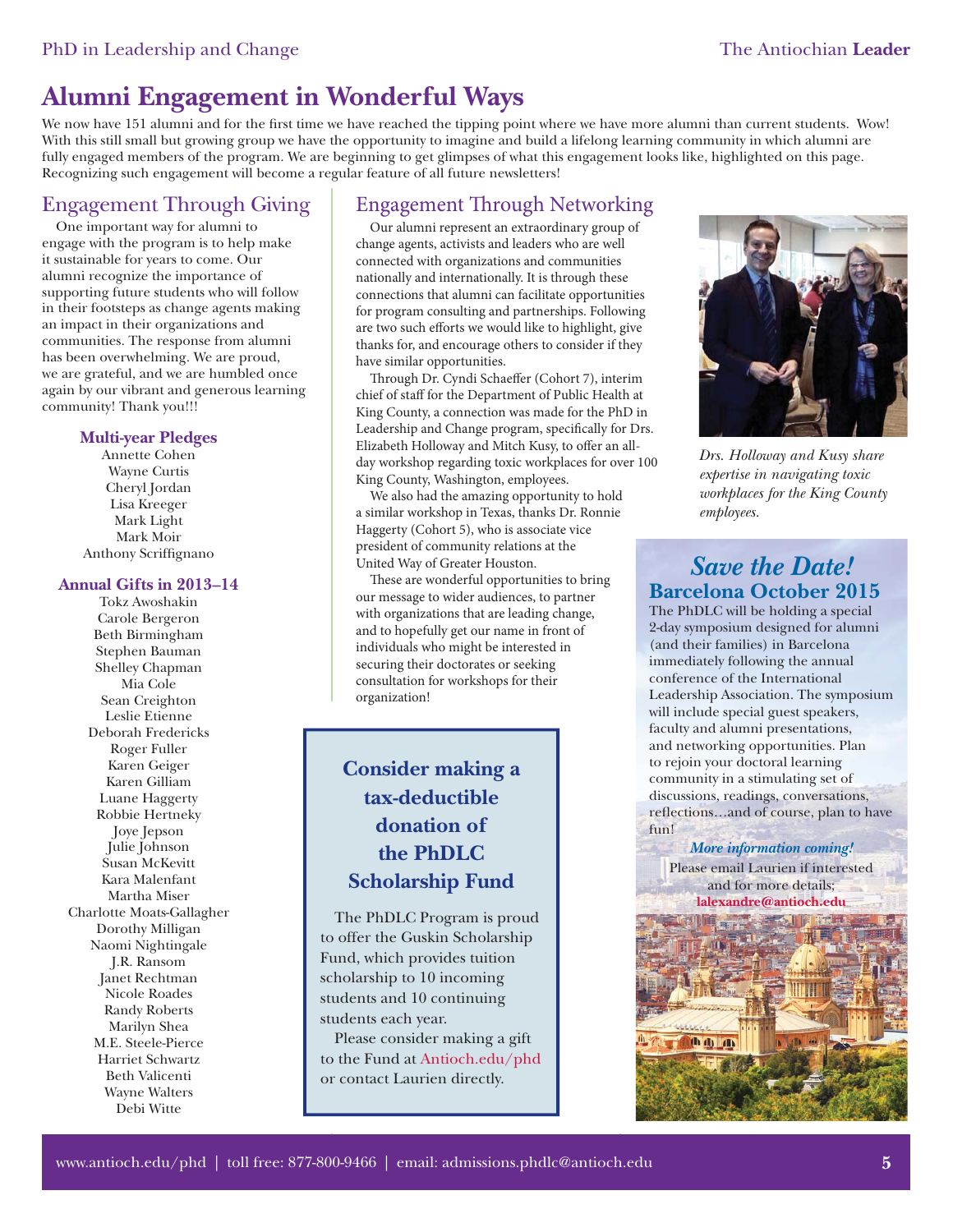

# **Al Guskin Retires: 30 years at Antioch University**

Dr. Alan Guskin will be retiring from the PhD in Leadership and Change program at the end of this academic year. Dr. Guskin's contributions to the program are immeasurable; his impact on students is profound. For all who have had the opportunity to work and serve, teach and learn with Al, his decision to retire brings many thoughts, many smiles and some tears, too. The program and university as a whole will have a number of activities over the course of this year to recognize his many years of service. Please see the information regarding the series of *Reflection Receptions* that the PhDLC program will host at various campuses as we tour the country this year. If you are in the area, please join us!

\*The following interview was conducted with Dr. Guskin in late August 2014.

#### *You have seen the PhDLC grow from a kernel of an idea originally when you were University Chancellor to the current successful program with you as a core faculty member for the past 14 years. What do you consider the top four reasons for the program's success and why?*

First, we've always kept a clear focus on the vision we had and have for the program. While we've evolved considerably as we've learned from student feedback and new faculty perspectives, adopted new technologies, adjusted staff support, and continually assessed our needs and mistakes, we've always remembered to stay focused on student learning within a hybrid delivery model to nurture the development of a powerful learning community that supports reflection, professional practice, and social change. We have always been very open and clear about our values.

The quality of our faculty and the commitment to hiring faculty who are committed to the vision and values is another major reason for the program's success. Most academic innovations fail or regress over time as the founding faculty leave and new faculty enter who have little experience in dealing with the founding vision. We have taken the time to support new faculty as they adjust to this experience and the result, with few exceptions, has been extraordinary. The fact that faculty work from home offices has enabled us to recruit from any geographical area and allowed us to hire a superb group of faculty who would have otherwise been unwilling to move to a new location. We were also wise to hire all of our faculty at the senior level, at the same rank and salary. By doing this, the faculty did not have to make judgments about promotion and there was no salary disparity—thereby avoiding two major issues that tend to create conflict and/ or unhappiness among colleagues in a small group.

Another reason for our success was that early on we made the decision to create the PhD program as a "virtual campus" without any bricks and mortar and with a strong boundary around it so that other parts of the University could not balkanize the different

integrated parts of the program. At the same time, we paid for all the direct services we used from campuses (e.g., financial aid, technology, electronic library). We were able to do this because funds needed to plan and start the program came from external grants. Also, the program's founding leaders knew how to navigate the University and the University's leadership supported the program's innovation.

Our decision-making process and the program's leadership is another reason for our success. Laurien has provided strong sustained leadership while believing in faculty, so that all key decisions were made after considerable faculty discussion and were almost always reached by a consensus. This has created a faculty who respect and like each other and even enjoy faculty meetings! Laurien's commitment to the vision and her ability to lead the faculty in continually revising the manner in which the vision has been implemented have created the PhD program as a real learning organization; much has changed over these last 14 years but the underlying foundation, the dream, has remained. In this regard, one of my favorite quotes is from Thomas Masaryk, pre-WW II president of Czechoslovakia: "You see how it is: the method must be absolutely practical, reasonable, realistic, but the aim, the whole, the conception is an eternal poem." This sums up Laurien's leadership and the evolution of the PhD program over these last 14 years.

#### *What has surprised you the most about the program's trajectory?*

The biggest surprise has been the quality and motivation of our students. It continues to surprise me that we have been able to attract and graduate students who are successful leaders in their professions. When we started, we hoped that the students would be there, that there would be enough of them to sustain the program, and that the program would be meaningful to people in their 40s, 50s and even 60s. It was…and is.

Another surprise is the extent to which students form deep personal bonds with each other almost from the outset. People who

have successful careers, families to sustain and networks to connect with, nevertheless create lasting relationships with fellow students and continue to support each other, even after graduating. I always knew the power of cohortbased education for adults but this power seemed really enhanced in our program.

Finally, I always hoped that our faculty would be a quality one but I never imagined that we would be able to recruit such a stellar group as the faculty who have joined the program. Truly impressive and gratifying.

#### You always talk about the difficulties of *keeping innovations innovative and resisting the temptation to regress to the norm. If you were looking ahead, what would be your advice to the PhDLC about what is important to hold on to so we don't fall complacent and rest on our laurels? In essence, what is your advice for the next 15 years?*

The simple advice would be that nobody retire. However, since I am finally retiring that is not fair to say. I guess my best advice is that we be intensely focused on the Masaryk quote above: first we must be vigilant in hiring new faculty who believe in the program and that their decisions and actions remain committed to the "eternal poem," the vision of the program, while always understanding that as we learn more about how to implement the vision and deal with external realities, that we always do so self-consciously within the context of the vision.

Second, size really does matter yet there will be a need for modest growth to deal with increasing expenses. We need to maintain the size that enhances a sense of community and at a cost that is reasonable. In order to do this, I believe that the program should evolve into a series of programs built on the same basic educational model and values with variations dependent on the content, as we have just created with the new concentration for healthcare. As we create these new concentrations and they begin to grow, I would envision shared academic and non-academic services that would reduce the per-student expense. I am very much in favor of growing educational programs horizontally (keeping the size of each small enough for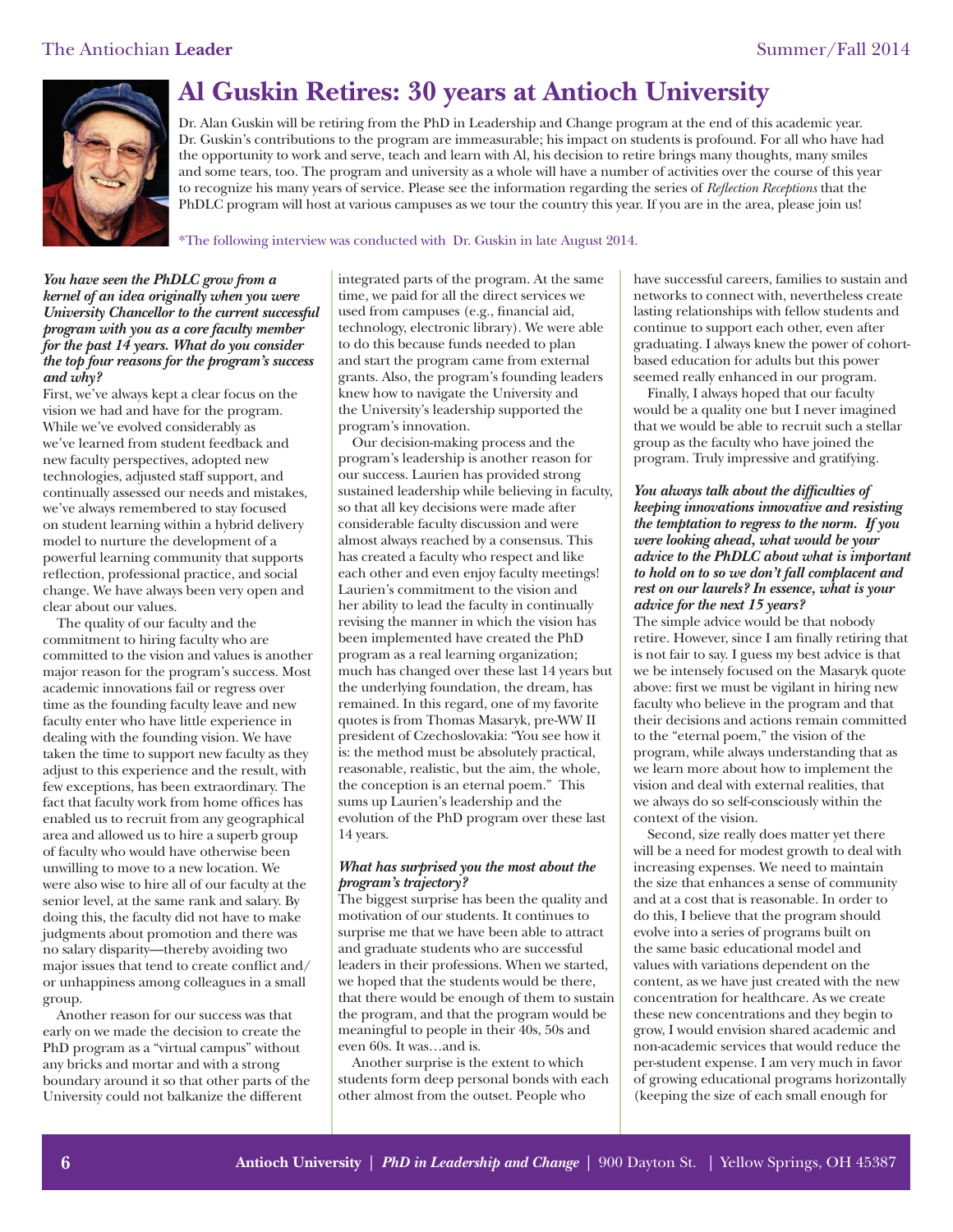meaningful community) and providing a network of such programs, rather than growing vertically and increasing the size of a single entity.

Third, I think we should develop a system of faculty moving from full time to half time, as they move toward retirement so as not to lose their wisdom. I believe the wisdom that is gained from senior faculty over time far outweighs the modest costs incurred. Senior faculty will always be critical for maintaining "the whole, the aim, the conception, the eternal poem." And their presence will sometimes be more critical than the hours they work.

#### *You have been recognized as a thought leader in higher education. So, if you were talking about lessons higher education could learn from this program, what would be three major takeaways and why did you select them?*

First and foremost is focusing top priority on the student learner and not giving in to focusing on faculty interests. Quality must be maintained and learning requirements upheld, but the focus on the student learner means that we are concerned with mastery of material, not being controlled by the time it takes to learn something. Focusing on mastery also is more efficient and effective—since students can learn in many ways using many resources beyond those only conceived and delivered by faculty.

Secondly, a hybrid model works in terms of student learning, efficient use of faculty time and maintaining costs. These factors will all be enhanced as technology continues to develop and we learn how to balance faculty expertise and time with effective use of technology. Human interaction is essential for deep learning but technology can give us a great assist in figuring out where that human interaction is necessary and most effective, and where we can contain our costs.

Third, bricks and mortar look nice but are not essential; developing a strong learning community where faculty, staff and students are all committed to serving the learners is what makes the difference. There is no better example than the PhD program library services, which are superb, and we have an embedded senior library faculty inside the program. Our students rarely have the need to visit a brick and mortar library building.

Finally, underpinning all three of these takeaways is the program's emphasis on careful listening to feedback and new ideas and making adjustments where they make sense and are consistent with the overall educational philosophy and values. Being a learning organization is a major hallmark of our program. Put simply, we have continued to learn and avoided getting stuck in our innovation, something that is all too common in higher education.

*You are approaching retirement after 30 years at Antioch University, and 50 years in higher education. Your career has been marked by many highs...and I'm sure many lows. I know you consider being in the PhDLC one of the highs. Why is that? Clearly it has much less influence, power and authority than being a national figure, a chancellor or president. So, what has been personally so fulfilling for you?* Fascinating question but true. In many ways

the PhDLC has been a high point in my professional fulfillment. As a chancellor or president one is always creating an academic and institutional environment so that faculty and students can flourish. In doing this

wonderful work you rarely are a person; you are primarily seen as representing your institutional role. People react to you less as a person who has some ideas, who is committed to their well-being and that of the institution, and more as a person acting in a role as chief executive. Therefore, they react to you based on a whole set of perceptions and personal issues dealing with their own interests and political perspectives regarding authority and their place in the institution. You are the president or chancellor 24/7 and their relationship to you is based on that reality. This is true even if you teach while being the "leader," which I did almost every one of the 23 years I served as institutional leader.

I very much enjoyed being the chief executive of two universities and it was fun writing and traveling the country sharing my ideas. But being a faculty member in the PhDLC program really allowed me to be myself. I didn't represent the institution, I was treated as a person, I was able to relate to students without the weight of my institutional leadership role and they were able to relate to me, for the most part, as just another faculty member who was trying to facilitate their work. I found my experience with students and my faculty colleagues to be very rewarding. I was able to be myself and that has been very fulfilling. There was no presumed distance with me having authority over them or having special influence that could have a huge impact on their lives.

I have always maintained that the two best jobs in higher education are being president and being a faculty member. I had both and both have been fun and very fulfilling but in very different ways.

# **Al Guskin's Retirement Year: A Series of Conversations Across the Country** *Refl ections on 30 Years at Antioch: Lessons and Considerations*

**"The Evolution of Modern Antioch The Bright and Shadow Side"** October 22, 2014, Antioch University New England

**"Innovation and Change at Antioch: Dealing with Creative Tension in a Values-based Institution"** January 21, 2015, Antioch University Seattle

**"The Bright and Shadow Side of Leading: A Practitioner's Reflections"** March 18, 2015, Antioch University Los Angeles

**"Looking Back to Go Forward: Creating the Next Big Idea at Antioch—The Rationale for the Creation of the PhD Program"** July 28, 2015, Antioch University Midwest

**Recognition at PhDLC Commencement**  August 1, 2015, Kuss Auditorium, Springfield, Ohio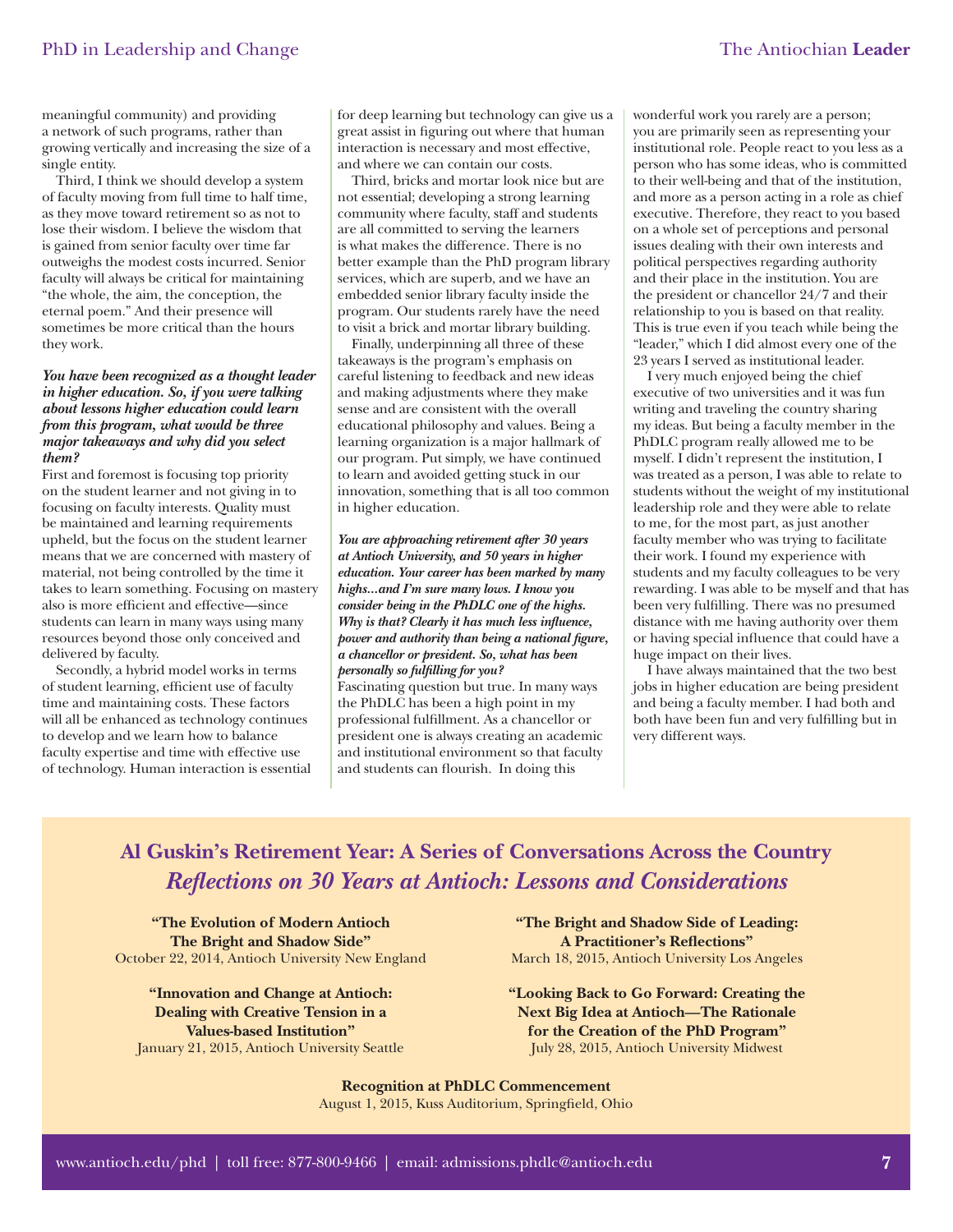

*Drs. Scott Wallace, Karen Gilliam, and Howard Kea reunite at the program's inaugural reunion, August 2014.*

## **COHORT 2**

**Dr. Harry Alston**, associate vice president of model development, of the Safer Foundation, was substantially responsible for crafting proposal strategies for the Department of Labor for which Safer Foundation was awarded several large grants for workforce development. Safer Foundation's mission has focused on supporting, through a full spectrum of services, the efforts of people with criminal records to become employed, law-abiding members of the community and as a result, reduce recidivism. For more information, vi[sit www.saferfoundation.org.](www.saferfoundation.org)

**Dr. Shana Hormann**, vice president for student affairs and associate academic dean at Antioch University Seattle, was recently featured in an interview in the April 2014 issue of the *Unfolding Leadership* newsletter. Learn more about Dr. Horman's work and read the full intervie[w here.](http://archive.constantcontact.com/fs116/1106536376264/archive/1117158561334.html)

# **COHORT 1 COHORT 3**

**Dr. Raquel Gutierrez** has accepted the position of associate director at St. Luke's Health Initiatives and was awarded a certificate of completion for the National Hispana Leadership Institute Fellow Program at the John F. Kennedy School of Government, Executive Education. Additionally, she is the inaugural recipient of the Latina Leadership Award for Valle del Sol. Learn more about Dr. Gutierrez's recent accomplishmen[ts here.](http://valledelsolaz.wordpress.com/2014/08/06/raquel-dolores-gutierrez-to-be-honored-at-profiles-of-success/) 

**Dr. Judy Ragsdale,** director of education and research in pastoral care at Cincinnati Children's Hospital Medical Center, recently co-published a research article entitled "Characterizing the Adequacy, Effectiveness, and Barriers Related to Research Mentorship Among Junior Pediatric Hospitalists and General Pediatricians at a Large Academic Institution" in *Hospital Pediatrics*. Read more [here.](http://hosppeds.aappublications.org/content/4/2/93.abstract) 

**Dr. Wendy Stack** has been named associate vice president for access, innovation and research, and executive director of the newly named Center for College Access and Success at Northeastern Illinois University. Dr. Stack is also currently director for Chicago GEAR UP Alliance, striving to improve student academic performance and increase the postsecondary awareness. Learn more about her wor[k here.](http://homepages.neiu.edu/~ctc/gearup.html) 

**Dr. Rhoda Weiss** was recently included in the prestigious group of "Leading Women in Healthcare List" as noted by *Becker's Hospital Review*. Dr. Weiss is president and founder of Rhoda Weiss and Associates consulting group specializing in strategy, business development, marketing, public relations, branding and communications. Learn more about Dr. Weiss [here.](http://www.rhodaweissinc.com/About-Us.html)

## **COHORT 4**

**Dr. Lucy Barbera,** adjunct professor at State University of New York, New Paltz, recently launched a new Creative Art Therapy Certificate program. Additionally, Dr. Barbera recently contributed an excerpt of a larger work entitled, *Disaster, Illness, and Metamorphosis* regarding events constellated by Hurricane Sandy and its aftermath for the independent cyber-collective, The Centre for Imaginative Ethnography. Read the piece [here.](http://imaginativeethnography.org/interventions/affect/disaster-illness-and-metamorphosis/) 

**Dr. Lynn Langer,** director of the Enterprise & Regulatory Science programs at the Johns Hopkins Center for Biotechnology Education, recently contributed a chapter entitled "Characteristics of Successful Biotechnology Leaders" to *Biotechnology Entrepreneurship: Starting, Managing, and Leading Biotech Companies*. Learn more about Dr. Langer's wor[k here.](http://advanced.jhu.edu/blog/dr-lynn-johnson-langers-chapter-in-biotechnology-entrepreneurship-published/)

**Dr. Anthony Scriffignano**, senior vice president leader, Worldwide Data and Insight at Dun and Bradstreet, recently delivered a keynote address at the Big Data Innovation Summit in Santa Clara, California. Additionally, Dr. Scriffignano published a piece on thought leadership selected as part of a series by *CIO Review* magazine's *BigData 100 Special Edition* entitled "The Future Belongs to the Informed." The full article can be foun[d here.](http://www.cioreview.com/BigData-2014a/)



*Janet Bell (C6) and Dr. Laurien Alexandre share residency cheer!*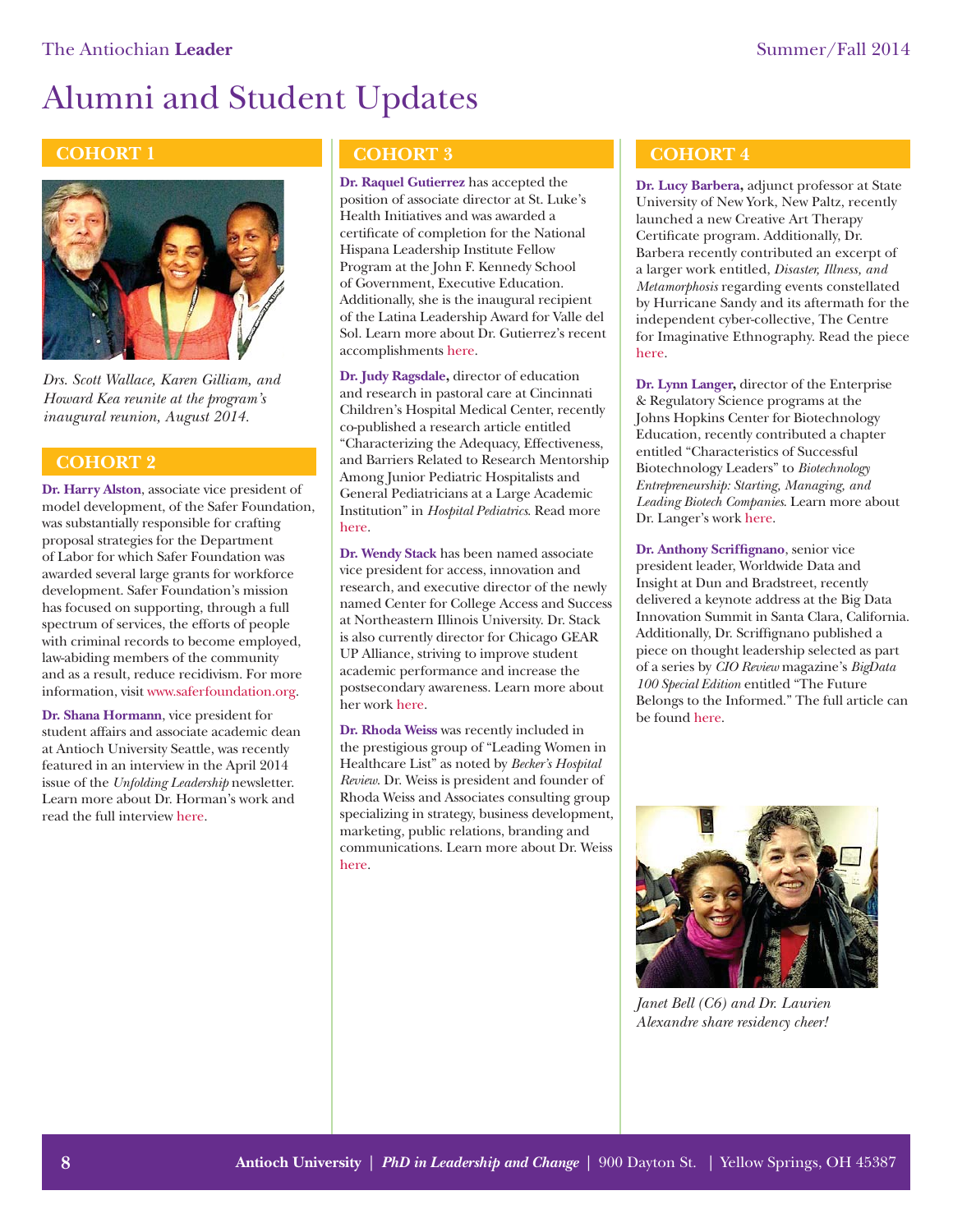## **COHORT 5**

**Renee Ahern** recently accepted the position as a clinical therapist at Nationwide Children's Hospital in the Center for Healthy Eating working with families and children with eating disorders. She continues to teach in the master's degree program at the Columbus campus of the University of Dayton's program in Community Counseling.

**Dr. Susie Erenrich**, recently published "Performing Arts for Everyone: A Portrait of The Kennedy Center's Millennium Stage" in the *American Journal of Arts Management*. For further information clic[k here.](www.artsmanagementjournal.com) 

**Dr. Chip Espinoza**, author, speaker, consultant and academic director of Organizational Psychology for Concordia University, recently presented "Mentoring Millennials" at the University of New Mexico's Mentoring Institute Conference and his most recent book, *Millennials@Work: The 7 Skills Every Twenty-Something Needs to Overcome Roadblocks and Achieve Greatness at Work* (Franklin Covey, 2014), has been widely received. Clic[k here to](http://www.chipespinoza.com/) learn more about Dr. Espinoza's work.

**Dr. Harriet Schwartz**, associate professor at Carlow University, in conjunction with PhD in Leadership and Change faculty Dr. Elizabeth Holloway, co-authored "Critical Incident Technique: Exploring Meaningful Interactions between Students and Professors" in SAGE *Research Methods Cases* (SAGE Publications, 2014). Learn more about Dr. Schwartz and her wor[k here.](https://carlow.academia.edu/HarrietSchwartz) 

**Dr. Darlene Zangara** has been charged by the State of Minnesota to lead the state's Olmstead Plan Implementation Office. As director, Dr. Zangara will implement the plan and improve the ways in which Minnesota provides services and support to individuals with disabilities.

# **COHORT 6**

**Dr. Karen Geiger**, president of Karen Geiger and Associates Inc., and Dr. Cheryl Jordan, founder of U. Magine Performance Consulting, recently co-published "The Role of Societal Privilege in the Definitions and Practices of Inclusion," in *Equality, Diversity and Inclusion: An International Journal* (Emerald Insight, 2014). Read more regarding this collaboratio[n here.](http://www.emeraldinsight.com/doi/abs/10.1108/EDI-12-2013-0115)

**Dr. Martha Miser**, president of Aduro Consulting, LLC, was elected to the Board of Trustees for Antioch University New England and joined the Globally Responsible Leadership Initiative, attending their recent annual conference in Finland. In addition, Dr. Miser launched her new consulting [website.](www.aduroconsulting.net)

**Dr. Naomi Nightingale**, owner of Nightingale and Associates, was recently elected as commissioner to the County Civil Service Commission of Los Angeles County. The Civil Service Commission is a Chartermandated body charged with acting as the appellate body for major disciplinary actions, discharges, reductions, suspensions in excess of five days, and discrimination complaints filed by county employees within the Civil Service System. Learn more about the commissio[n here.](http://civilservice.lacounty.gov/AboutUs/Commissioners.aspx)

> In Memory of **Paul Gregory** Cohort 6 1952-2014

# **COHORT 7**

**Dr. Tavia LaFollette**, artist-in-residence at Carnegie Mellon University Center for the Arts in Society, and founder and director of ArtUP, recently became involved with the Community Robotics, Education and Technology Empowerment Lab (CREATE Lab) which explores socially meaningful innovation and deployment of technologies to empower everyday citizens to improve evidence-based decision making, public discourse, and action. Learn more about the la[b here.](http://www.cmucreatelab.org)

**Dr. Kara Malenfant**, scholarly communications and government relations specialist at the Association of College and Research Libraries, a division of the American Library Association, was recently highlighted for her case study, "Leading Change in the System of Scholarly Communication: A Case Study of Engaging Liaison Librarians for Outreach to Faculty," (originally published in the top scholarly journal in the field, *College and Research Libraries*, 2010). The article has now been selected as one of seven "landmark" articles over the 75-year history of *College and Research Libraries*. It will be reprinted, along with a companion essay about its significance, in a special issue of the journal in March 2015 and discussed at the Association of College and Research Libraries 2015 conference. Read the full articl[e here.](http://crl.acrl.org/content/71/1/63.full.pdf+html)

**Dr. Jan Ware Russell**, teacher at Amy Roberts Primary School, participated in a one-week Bahamas Reef Environmental Education Foundation (BREEF) Teacher's Wetland Conservation workshop. Learn more about the worksh[op here.](https://breef.org/web/)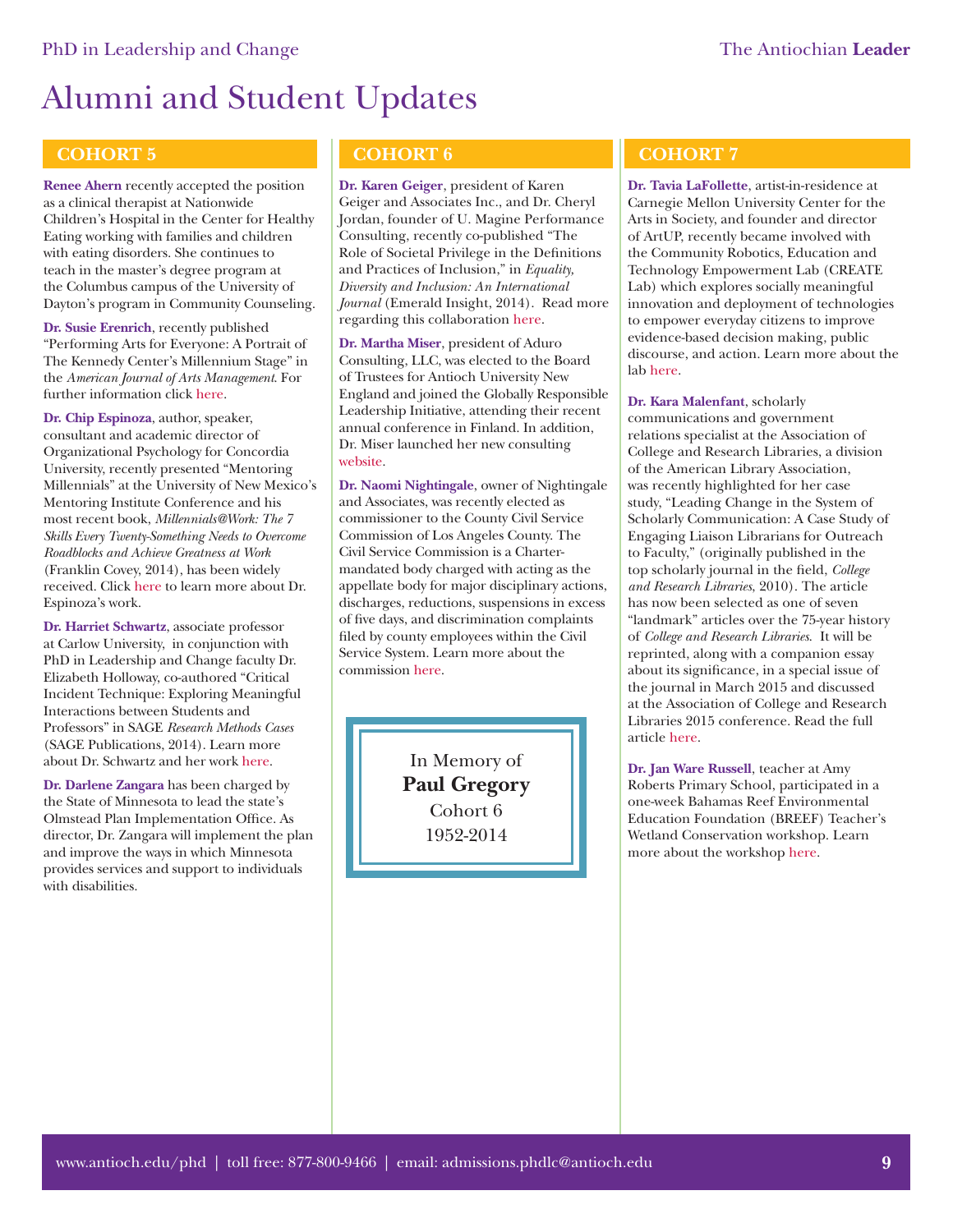# **COHORT 8**

**Dr. Jennifer Carlo** was recently promoted to vice president for student engagement and dean of students at Carlow University in Pittsburgh, Pennsylvania.

**Dr. Brent French**, full-time industry consultant and part-time public servant and scholarly practitioner, recently became certified to administer the Subject Object Interview. Subject Object Interviews help determine adult developmental levels as discussed in Kegan and Lahey's *Immunity to Change*. If your research steers you toward the SOI and you'd like a hand, please contact Dr. French at befrench@wpi.edu.

**Leah Hanes** was recently appointed to the position of executive director of Trash for Teaching, a nonprofit that collects manufacturers' clean waste and turns it into project-based learning opportunities in schools and afterschool programs. For more information, please clic[k here.](www.trashforteaching.org)

**Alpha Woodward** has accepted a temporary appointment as acting course director for music therapy at the University of Limerick in Ireland.

**Dr. Kimberly Yost**, leadership studies scholar and instructor, will be presenting her paper, "Leadership and the Zombie Apocalypse: Images of Leaders in *The Walking Dead*," at the San Diego International Leadership Association conference in October.

## **COHORT 9**

**Dr. Nora Antoine**, faculty and department chair of Business Management and Conflict Studies at Sinte Gleska University published "Culture and Connection: The Power of TCU Relationships" in *Rikkyo American Studies* (The Institute of American Studies, 2014). Access the full piec[e here.](http://www.rikkyo.ac.jp/research/laboratory/IAS/ras/36/antoine.pdf)

**Dr. Cathy Calvert**, educator advocate, recently presented "The Portraits of Women's Leadership After Participation in a Culturally Based University Tribal College Partnership" at the Muckleshoot Tribal dinner, an annual event to honor all the graduates of the Tribal college programs. The focus of the talk highlighted graduates and their persistence and successful completion while encouraging other Tribal members to consider using the generous scholarship programs of the Muckleshoot Tribe.

## **COHORT 9 continued**

**Dr. Annie Hernandez** recently accepted the role of full-time executive director for the Frieda C. Fox Family Foundation based in Studio City, California.

**Dr. Tera McIntosh**, city field manager at Nextdoor Inc., recently published "My Macro State of Mind: Shifting the Paradigm" via the *White Paper Series* for the Interdependence Network. The piece touches on new ideas in creating better relationships, which was taken from Dr. McIntosh's research done in Pittsburgh's Hill Distric and has been used with communities and law enforcement . Access the full piec[e here.](http://static.squarespace.com/static/517af755e4b051915139adf6/t/53bb2227e4b068577d5f3d9b/1404772903211/Macro%20State%20of%20Mind-%20Shifting%20the%20Paradigm.pdf) 

# **COHORT 10**

**Kirk Adams**, president and CEO of Lighthouse for the Blind Inc., was recently elected to the Board of Directors for National Industries for the Blind based in Alexandria, Virginia, and is currently serving on the following boards: Connect Supply Chain, Seattle; Aerospace Futures Alliance Olympia, Washington; Association of Washington Business, Olympia; American Foundation for the Blind, New York; National Industries for the Blind, Alexandria. Kirk is also serving on Washington state governor Jay Inslee's Disability Employment Task Force.

**Dr. Froswa Booker-Drew**, national community engagement director at World Vision, US Programs, recently published *Rules of Engagement: Making Connections Last* (Austin Brothers Publishers, 2013), and will be a featured speaker at the Movement Day Greater Dallas conference. Additionally, Dr. Booker-Drew was recently interviewed for her work both by *[Today's Leading Women](http://todaysleadingwomen.com/froswa-booker-drew/)* and *[Black Gives Back](http://www.blackgivesback.com/2014/07/rules-of-engagement-new-workbook-for.html?utm_source=feedburner&utm_medium=email&utm_campaign=Feed:+Blackgivesback+(blackgivesback)&m=1#.VE-WgIvF-yQ)*.

**Dr. Armenta Hinton** has recently been appointed associate dean and director of the Center for Intercultural Advancement and Student Success at Allegheny College in Meadville, Pennsylvania.

### **COHORT 10 continued**

Amy Lethbridge, deputy executive officer at Mountains Recreation and Conservation Authority, recently presented "Trails and Interpretation - Sense of Place and Meaning Making Using Interpretation" at the California Trails Conference and "Creating Connections for Visitors to Natural and Cultural Heritage–Shining the Light on Successful Models" at the International Conference on Heritage Interpretation in Sunchon Bay, South Korea.

**Dr. David McLean**, partner at Soulzatwork, a division of T.S.C. Inc., was an invited speaker at the Tobias Leadership Conference and was also selected to speak on organizational wellness at the National Wellness Conference in Minneapolis, Minnesota.

**Dr. Kim Nolan** recently assumed a leadership role within The Mind and Life Institute as program officer. Dr. Nolan's focus is on the creation and oversight of the Institute's Academy for Contemplative and Ethical Leadership (ACEL). ACEL will operate as an annual program for early- to mid-career leaders in business, government, and civil society. The academy is being designed and led by a faculty of leadership visionaries who seek to advance contemplative and ethical aspects of leadership by developing new curricula and pedagogy and nurturing a new community of emerging leaders. This program is part of Mind and Life's larger research initiative in ethics, education and human development. ACEL will launch in summer 2015. Learn mor[e here.](http://www.mindandlife.org/research-initiatives/)

**Dr. Juan "Kiko" Suarez**, vice president of communications and innovation at Lumina Foundation, presented "Flourishing Adaptive Systems" at the 8th International Conference of Augmented Cognition. He also presented "Wise-by-Design Innovation" at the World Future Society and was a presenter at TEDx Indianapolis. Read Dr. Suarez's bi[o here.](http://www.tedxindianapolis.com/speakers/kiko-suarez/)

# **Dissertations**

Access full PhD in Leadership and Change program dissertations produced by alumni to dat[e here.](https://etd.ohiolink.edu/ap/6?0::NO:6:P6_INSTID,P6_ETD_INST_DEPTID:2,1137)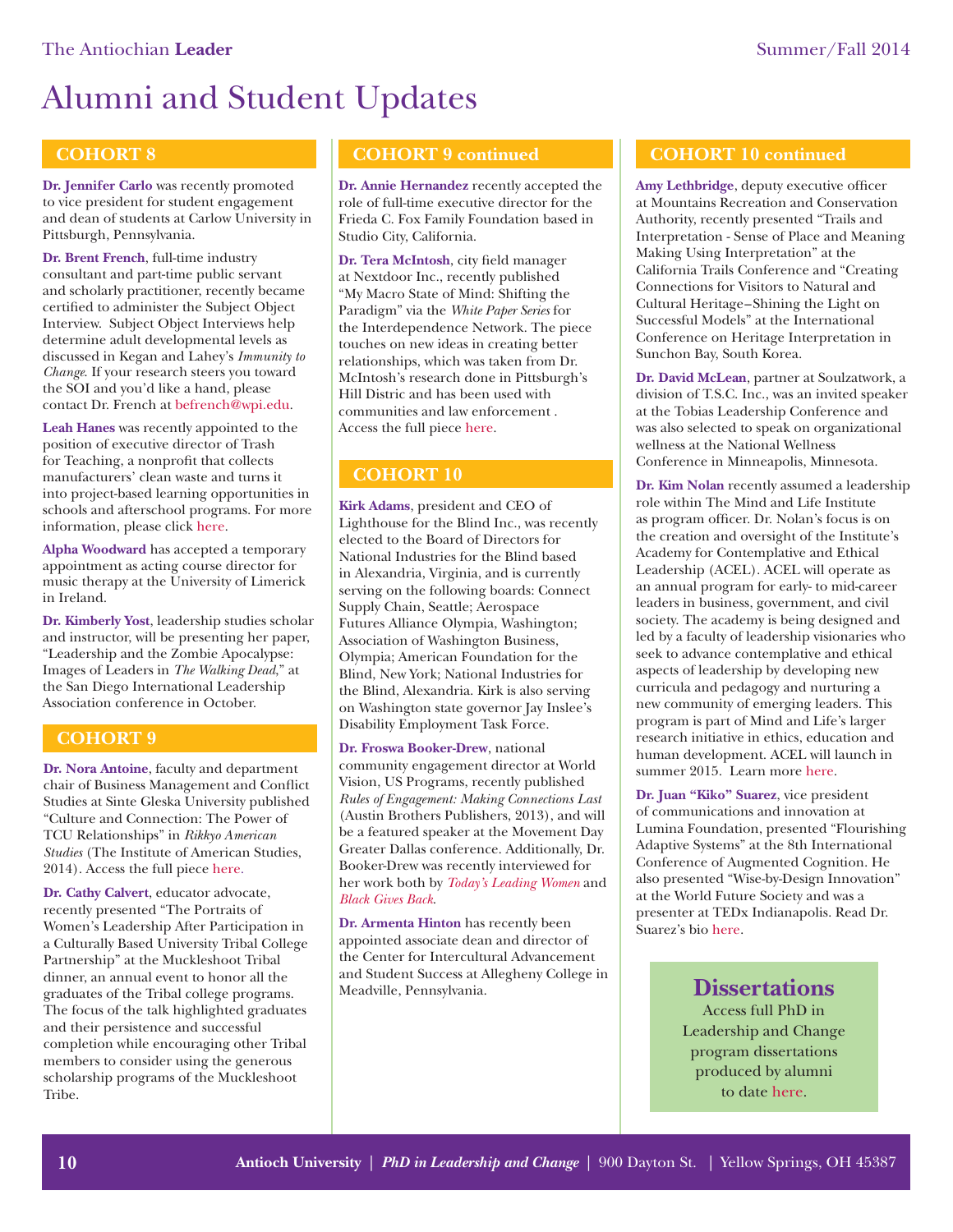## **COHORT 11**

**Abigail Abrash Walton** is the new director of the Advocacy for Social Justice and Sustainability Concentration at Antioch University New England. In addition, she recently participated in Antioch University's Local Solutions Northeast Climate Change Preparedness Conference and commitment as part of [the White House Climate Data](http://www.antiochne.edu/aunenews/new-aune-center-support-new-white-house-climate-data-initiative/)  Initiative. Learn more about her wor[k here.](http://www.antiochne.edu/employeedirectory/abigail-abrash/) 

**Dr. Thomas Crawford**, chief operating officer of the Florida Prostate Disease Center, was a recent guest lecturer at the University of Florida College of Public Health presenting "Margin Versus Mission: The Consequences of Managing a Payer Mix." Additionally, Dr. Crawford recently authored, "The Hospitalist Physician: Contracting for Success" for the *New England Journal of Medicine/Mass. Medical Society* and presented "Physician Contract Negotiation for Employment or Ownership" at the American Urologic Association national meeting.

**Dr. Moudy Elbayadi** was promoted to chief information officer (CIO) at ID Analytics, a LifeLock Company. In this new role, Dr. Elbayadi will be responsible for the Internet technology strategy, infrastructure, information security and operations.

**Jodi-Rae Kortje**, program manager, emergency services, at Fraser Health Authority in Canada, was recently awarded the Peace Arch Hospital and Community Health Foundation's Friends of the Foundation Award in the medical category. This award was established to honor those individuals and businesses in the White Rock/South Surrey community who best exemplify the spirit and the vision of the foundation. This award embodies a leadership role in nurturing a culture of philanthropy throughout the community.

**Dr. Ashley Lackovich Van-Gorp**, founding executive director at Enhance Wordwide and independent consultant for Girl Child Protection, and Lisa Berkley, independent international affairs professional, recently co-published the chapter entitled, "Female Leadership for Peace and Human Security: A Case Study, of Israel/Palestine" in the book series, *Volume III: Women as Global Leaders* (International Leadership Association, 2014).



*Congratulations to Cohort 11 in celebration of their last group residency together with program faculty and staff at Antioch University Santa Barbara!*